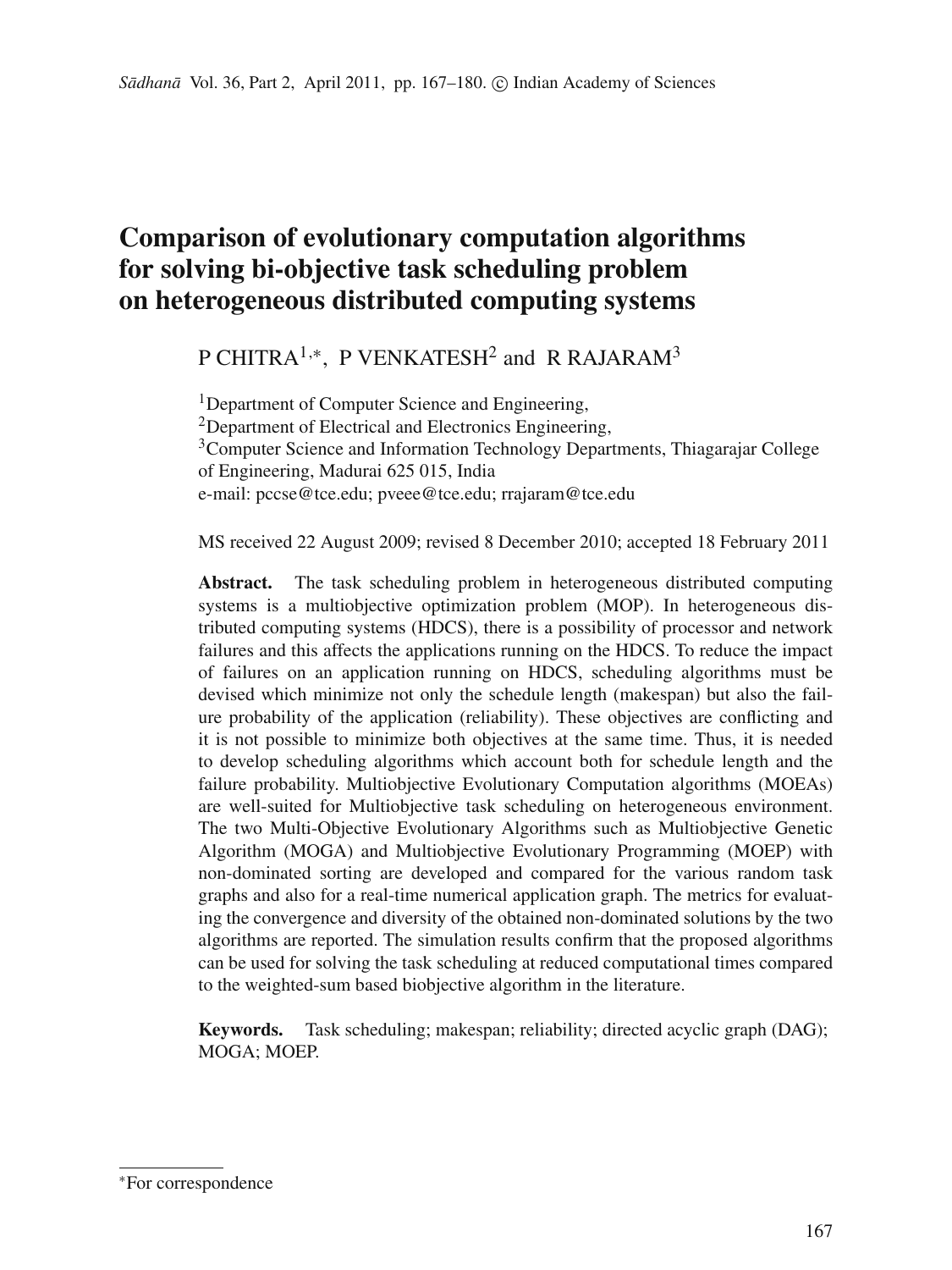# **1. Introduction**

Heterogeneous systems consist of heterogeneous suite of machines, high speed interconnections interfaces, communication protocols and programming environments and provide a variety of architectural capabilities that has diverse execution requirements. One of the key challenges of heterogeneous systems is the scheduling problem. Given an application modelled by a dependence graph, the scheduling problem deals with mapping each task of the application onto the available heterogeneous systems in order to minimize makespan. The task scheduling problem has been solved several years ago and is known to be NP-complete (Gary & Johnson 1979). Several heuristic algorithms are proposed in literature to solve this problem. These heuristics are classified into different categories such as list scheduling algorithms, clustering algorithms, duplication based algorithms, guided random search algorithms. These algorithms are applicable for homogeneous systems. List scheduling algorithms (Kwok & Ahmad 1996) assign priority to each task. Based on their priorities, tasks are allocated to processors to minimize a predefined cost function. The basic idea of clustering algorithm (Topcuoglu *et al* 2002) is to group heavily communicated tasks into the same cluster. Tasks grouped into the same cluster are assigned to the same processor in an effort to avoid communication costs. Duplication based scheduling algorithm (Ahmad & Kwok 1994; Chang & Ranka 1992) use the idle time slots on certain processors to execute duplicated predecessor tasks that are also being run on some other processors, such that communication delay and network overhead can be minimized. Genetic Algorithm (Hou *et al* 1994; Shroff *et al* 1996; Wang *et al* 1997; Braun *et al* 2001) is one of the widely studied guided random search techniques, for task scheduling problems. The task scheduling problems have been studied for heterogeneous computing systems (Rewini-El & Lewis 1990; Singh & Youssef 1996; Wang *et al* 1997; Topcuoglu *et al* 2002). Evolutionary Programming (EP) is a mutation-based evolutionary algorithm applied for discrete search spaces and used in task scheduling (Fogel & Fogel 1996; Kwok & Ahmad 1999).

Reliability of the systems in the heterogeneous systems has a vital role in scheduling the application on to the processors (Girault *et al* 2009; Qin & Jiang 2006). As heterogeneous systems become larger and larger, the issue of reliability of such systems needs to be addressed. Indeed, the number of possible failures increases with the size of the hardware. Therefore, nowadays, it is not possible to ignore the fact that an application running on a very large system can crash due to hardware failure. Several approaches can be employed to solve this problem. One approach is based on task duplication where each task is executed more than once in order to decrease the probability of failure. The main problem of this approach is that it requires a large number of processors. Alternatively, it is possible to checkpoint the application and restart the application after a failure (Dogan & Ozguner 2002, 2005; Dongarra *et al* 2007). However, in case of failure, the application is slowed down by the restart mechanism, which requires the user to restart the application on a subset of processors and repeat some communications and computations. Hence, in order to minimize the impact of the restart mechanism, it is important to reduce the risk of failure. Moreover, even in the case where there is no checkpoint-restart mechanism, it is important to guarantee that the probability of failure of the application is kept as low as possible. Unfortunately, increasing the reliability implies, an increase of the execution time (a fast schedule is not necessarily a reliable one). This justifies the search for algorithms that both minimize makespan and maximize reliability (Dogan & Ozguner 2005).

Multi-Objective Evolutionary Algorithm (MOEA) combines two major disciplines: Evolutionary computation and theoretical frameworks of multi-criteria decision making. Defining multiple objectives for the task scheduling problem for generating efficient schedules at reduced computational times are of interest in recent days. The objectives such as makespan, average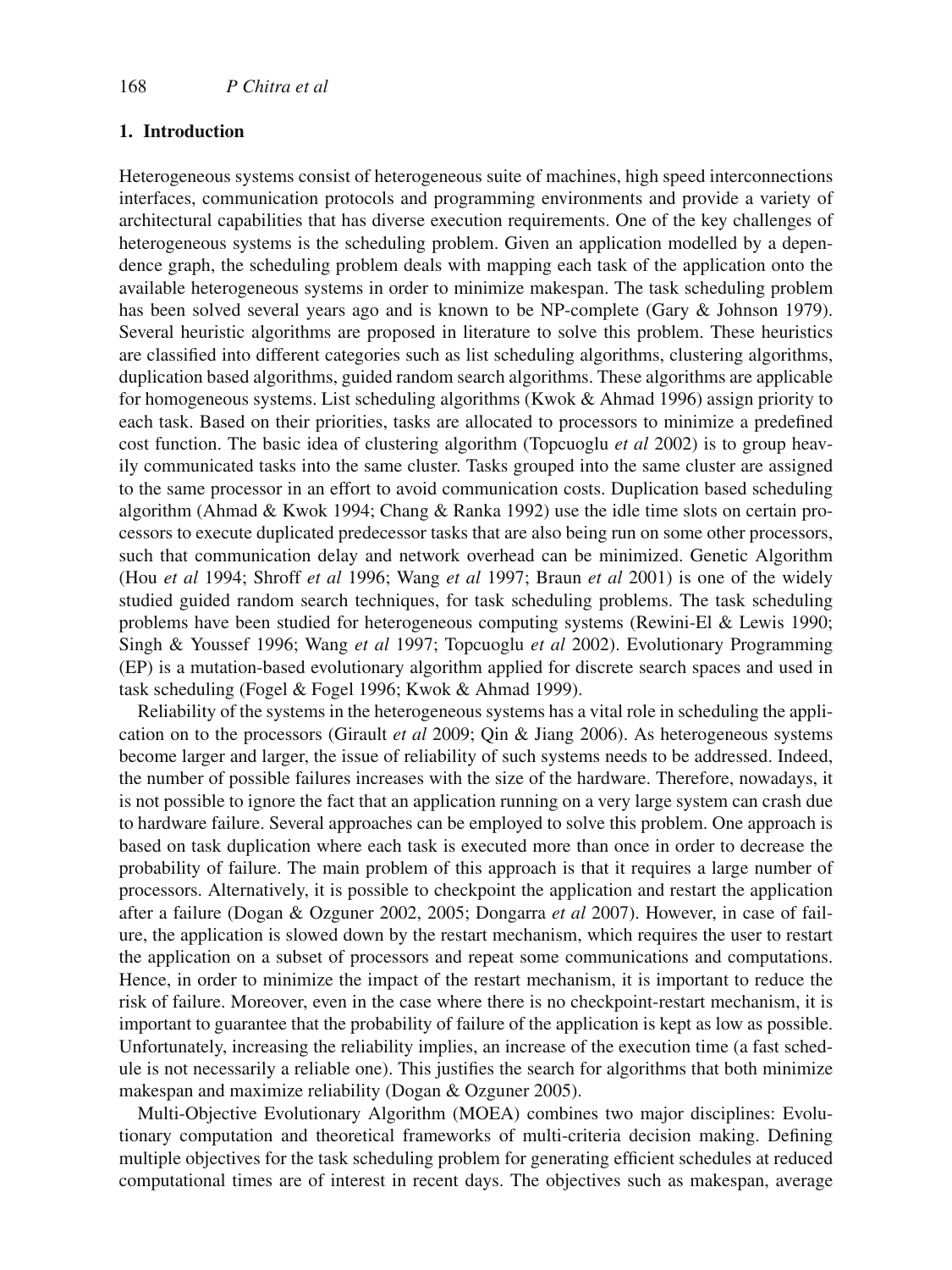flow time, robustness and reliability of the schedule are considered for solving task scheduling problem. Multiobjective GA has been used for task scheduling in Dogan & Ozguner (2005).

The biobjective algorithm (Dogan & Ozguner 2005) uses weighted-sum approach for tackling the two objectives (makespan and reliability). The population has both valid and invalid chromosome, where the invalid chromosomes are to be treated separately in the selection phase.

This paper considers only the two objectives of minimizing the makespan (schedule length) and maximizing the reliability in the multiobjective task scheduling problem. Multiobjective GA and Multiobjective EP algorithms both based on non-dominated ranking for selection are developed and compared for solving the task scheduling problem. The convergence and diversity among the obtained non-dominated solutions for the two algorithms are evaluated. The nondominated solutions obtained by the MOEAs are compared with those obtained by the weightedsum based biobjective algorithm in the literature. We have also simulated random task graphs using the task graph generator (Topcuoglu *et al* 2002) and compared the results obtained by MOGA, MOEP.

#### **2. Task scheduling problem**

The scheduling system model consists of an application, heterogeneous computing system and two of the objectives namely, makespan and reliability. The application can be represented by a directed acyclic graph *G (V, E, C, W)*, where:

- *V*, the set of *v* nodes. Each node  $v_i$  in *V* represents a subtask of the application task.
- *E* is the set of communication edges.  $e_{i,j}$  is a directed edge between nodes  $v_i$  and  $v_j$ , where node  $v_i$  is called the parent node and node  $v_j$  is called the child node. This implies the precedence constraint that  $v_i$  cannot start until  $v_i$  finishes and sends its data to  $v_i$ .
- *C* is the set of communication times. Edge  $e_i$ , *j* has a communication time  $c_{i,j}$  in *C*.
- *W*, a  $v \times p$  computation costs matrix in which each  $w_{i,j}$  gives the estimated time to execute task  $v_i$  on machine  $p_i$ .

A task without any parent is called an entry task and a task without any child is called an exit task. In the Directed Acyclic Graph (DAG) model, each node label gives the execution time for the corresponding task, and each edge label gives communication time required to pass data from one node to the next, if the two nodes are assigned to different processors during program execution. A task cannot start until all of its predecessor tasks are completed.

The heterogeneous computing system is a set *P* of *p* heterogeneous machines (processors) connected in a fully connected topology.

Figure 1a represents an example of an application modelled by DAG  $G = (V, E)$ , where  $V =$  $\{v_1, v_2, v_3, v_4, v_5, v_6\}$  represents the set of 6 subtasks to be executed, and the set of weighted, directed edges *E* represents the communication requirement between subtasks. In this example, E consists of  $\{e_{12}e_{13}, e_{24}, e_{34}, e_{35}, e_{46}, e_{56}\}$  with the values set to  $\{6, 5, 7, 7, 8, 3, 9\}$  respectively. Figure 1b represents the computation cost matrix (*W*), of the heterogeneous computing system (composed of three processors  $p_0$ ,  $p_1$  and  $p_2$ ).

A schedule is a function *S*:  $V \rightarrow P$  maps a task to the processor that executes it. Let  $V(j, s) = \{i | s(i) = j\}$  be the set of tasks mapped to processor j. The completion time of a processor j is given by

$$
c_j(s) = \sum_{i \in v(j,s)} st_{ij} + w_{ij},
$$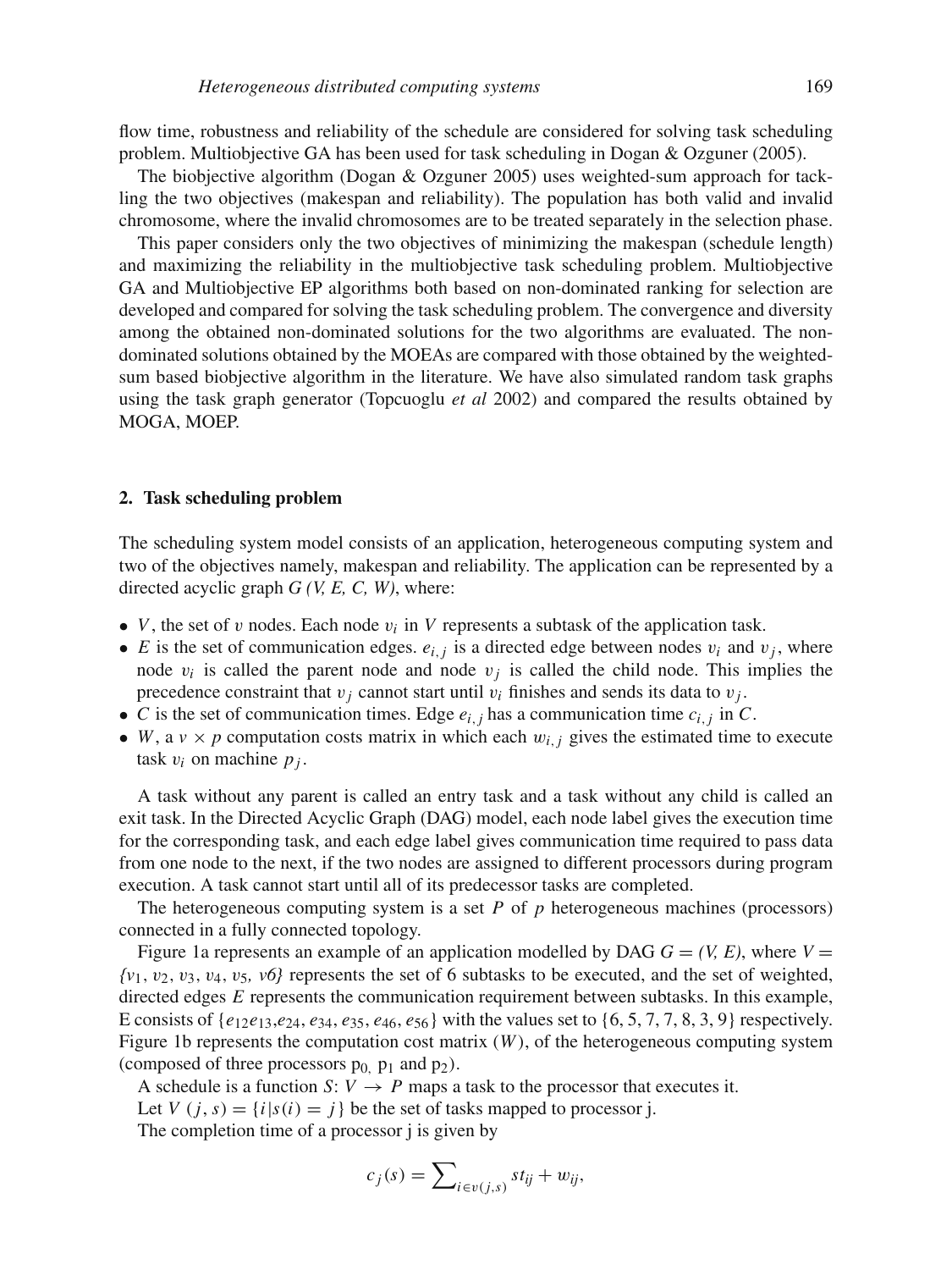

**Figure 1.** (**a**) DAG of an application; (**b**) computation cost matrix; (**c**) an example schedule with idle time due to dependency and communication time due to predecessors on other processors.

where  $st_{ij}$  denotes the start time of the task *i* on processor *j*. The start time of the entry task is assumed to be zero. Other tasks' start time can be computed by considering the completion time of all immediate predecessors of the task. The communication time,  $st_{ij}$  is added to the start time, if the dependent tasks are allocated to different processors. The makespan of a schedule is the time where all tasks are completed.

$$
C_{\max}(S) = \max_j c_j(s).
$$

Figure 1c shows an example schedule for the DAG. Every Processor has a constant failure rate, and let  $\lambda_j$  denote the failure rate of processor *j*. The probability that a processor *j* executes all its tasks successfully is given by an exponential law

$$
p_{succ}^j(S) = e^{-\lambda_j c_j(s)}.
$$

It is assumed that faults are independent, therefore, the probability that schedule *S* has finished correctly is

$$
p_{succ} = e^{-\sum_j \lambda_j c_j(s)}.
$$

The reliability index (rel) is defined by

$$
rel(s) = \sum_j \lambda_j c_j(s).
$$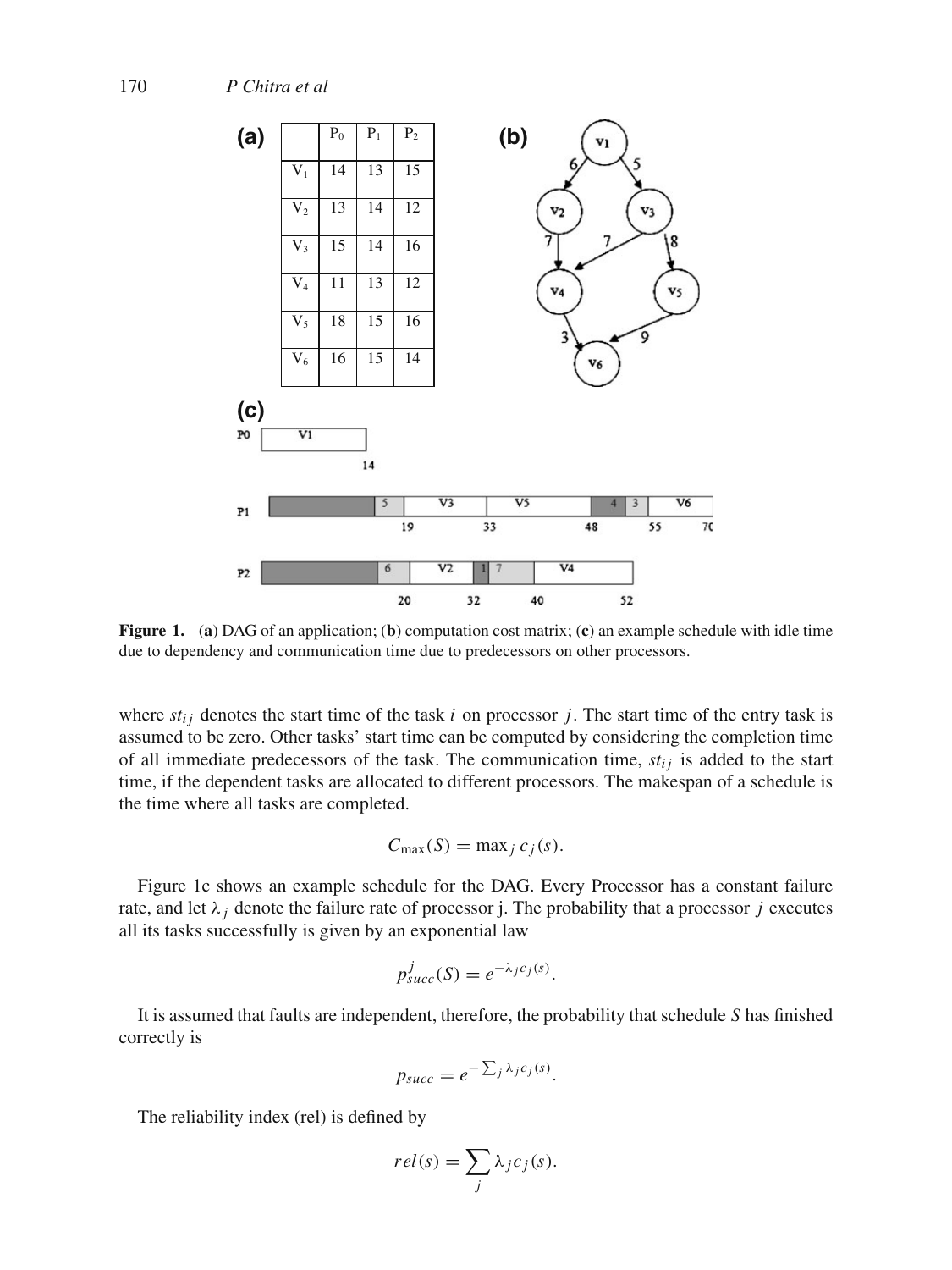Minimizing the objective function *rel* is equivalent to maximizing the probability of success of the schedule on a parallel heterogeneous system subject to failure. For solving the task scheduling problem the objectives Cmax and *rel* are to be minimized simultaneously (i.e., minimizing the makespan and maximizing the probability of success of the whole schedule).

### **3. Optimization problem**

The task scheduling problem is formulated by considering the objectives of minimizing the makespan and maximizing the reliability of the schedules

## 3.1 *Multi-objective problem*

The objective of the task scheduling problem is to minimize the two objective functions, makespan and reliability index simultaneously. This problem is formulated as a non-linear multi-objective optimization problem as:

$$
Min f = [F_1, F_2].
$$

#### 3.2 *Objective functions*

(i) Makespan objective. The makespan of a schedule *S* is calculated as

$$
F_1=C_{\max}(S),
$$

where  $C_{\text{max}}$  (*S*) is the time at which the last task completes for a particular schedule *S*. It is calculated using equation (2).

(ii) Reliability index objective. The reliability index of a schedule S as

$$
F_2 = rel(s),
$$

where *rel(s)* is calculated using the equation (5).

#### 3.3 *Weighted-sum method*

In this method, the makespan function given in (2) and reliability index function in (5), are weighted according to their relative importance and the two weighted functions are added together to produce the objective function as

$$
Min f = \omega F_1 + (1 - \omega) F_2,
$$

where *F*1 is the makespan function, *F*2 is the reliability index function and  $\omega$  is the weighting coefficient in the range 0 and 1. Since the objectives have varying range, they are normalized in the range 0 to 1 (Dogan & Ozguner 2005). When  $\omega = 1$ , only the makespan objective is considered and when  $\omega = 0$ , only the reliability index objective is accounted. By varying the values of  $\omega$ , the trade-off between the makespan and reliability index can be determined over the range of values of  $\omega$ . Actually, in this method the bi-objective task scheduling problem is converted to a single objective scheduling problem using the linear combination of both objectives.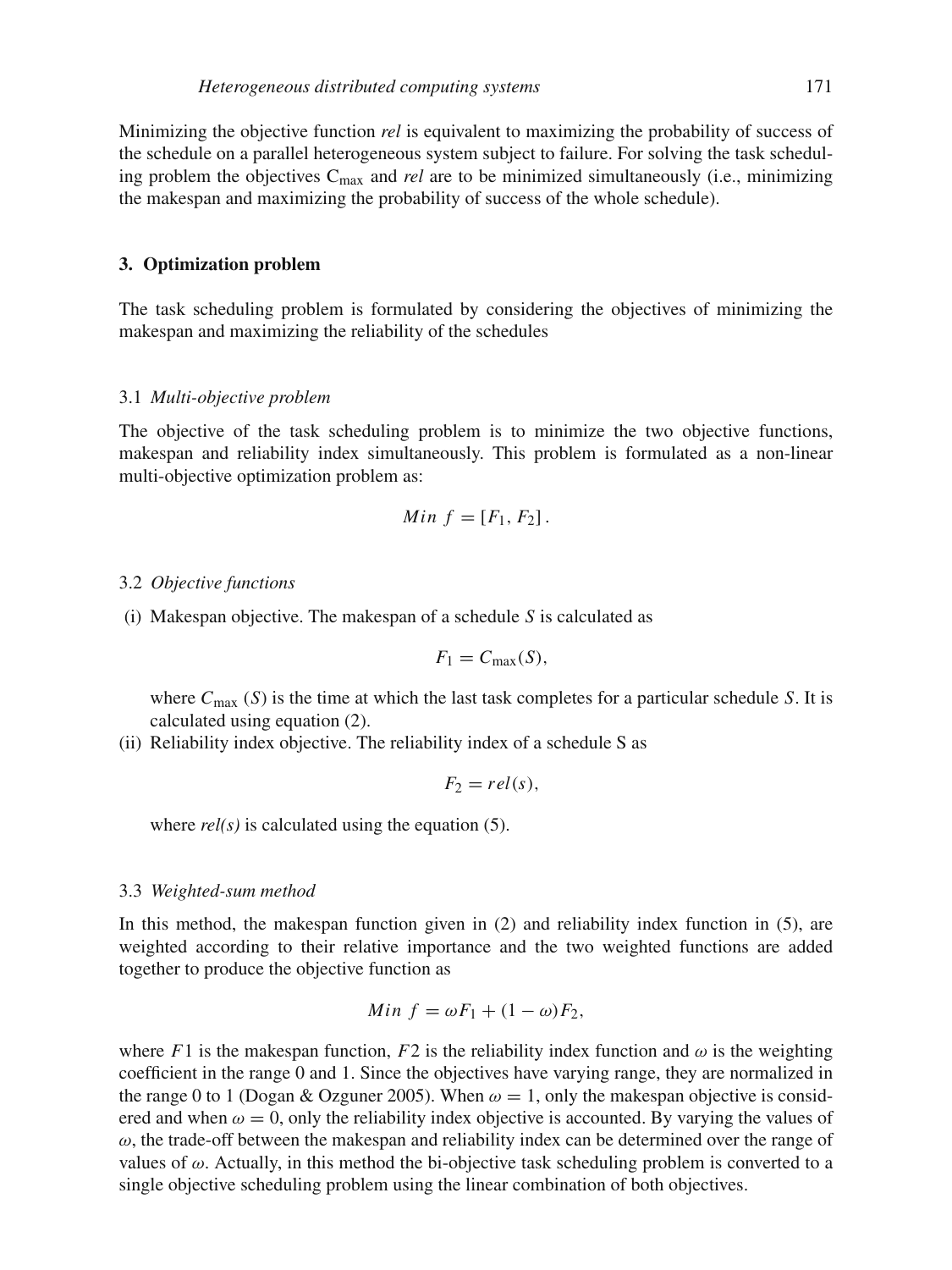

## **4. Principles of multi-objective optimization**

Many real world problems involve simultaneous optimization of multiple objectives that often are competing. In a multi-objective optimization problem (MOP), one solution that is best with respect to all objectives may not be achieved. Usually the aim is to determine the trade-off surface, which is a set of non-dominated solution points, known as Pareto optimal solutions. Every individual in this set is an acceptable solution. Mathematically a MOP can be formulated as follows:

Minimize 
$$
f_i(x)
$$
  $i = 1, 2, ...N_{obj}$ ,

where  $f_i$  is the *i*<sup>th</sup> objective function, *x* is a decision vector that represents a solution, N<sub>obj</sub> is the number of objectives. For a MOP problem, any two solutions  $x^1$  and  $x^2$  can have one of two possibilities: one dominates the other or none dominates the other. In a minimization problem, without loss of generality, a solution covers  $x^1$ , or dominates  $x^2$ , if the following two conditions are satisfied:

1.  $\forall i \in \{1, 2, ...N_{obj}\} \rightarrow f_i(x^1) \leq f_j(x^2)$ 2.  $\exists j \in \{1, 2, ...N_{obj}\} \rightarrow f_j(x^1) \leq f_j(x^2)$ .

If any of the above conditions is violated, the solution  $x^1$  does not dominate the solution  $x^2$ . If  $x^1$  dominates the solution  $x^2$ ,  $x^1$  is called the non-dominated solution. The solutions that are non-dominated within the entire search space are denoted as Pareto optimal solution and constitute the Pareto optimal set. This set is also known as Pareto optimal front. The concept of Pareto optimal front for a MOP is shown in figure 2.

Recently, studies on evolutionary algorithms have shown that these algorithms can be efficiently used to eliminate most of the problems confronting of classical methods (Deb 2001), such as multiple runs in order to get the Pareto optimal front. The goal of a multi-objective optimization algorithm is not only to guide the search toward the Pareto optimal front, but also to maintain population diversity in the set of non-dominated solutions. Various researchers have proposed the multi-objective evolutionary algorithms such as NPGA, NSGA-II, and SPEA for multiobjective optimization problems (Deb 2001).

## **5. Implementation of MOGA and MOEP to task scheduling problem**

MOGA approach is a probabilistic, global search technique. This starts with a population of randomly generated candidate solutions and evolves towards better set of solutions (Pareto optimal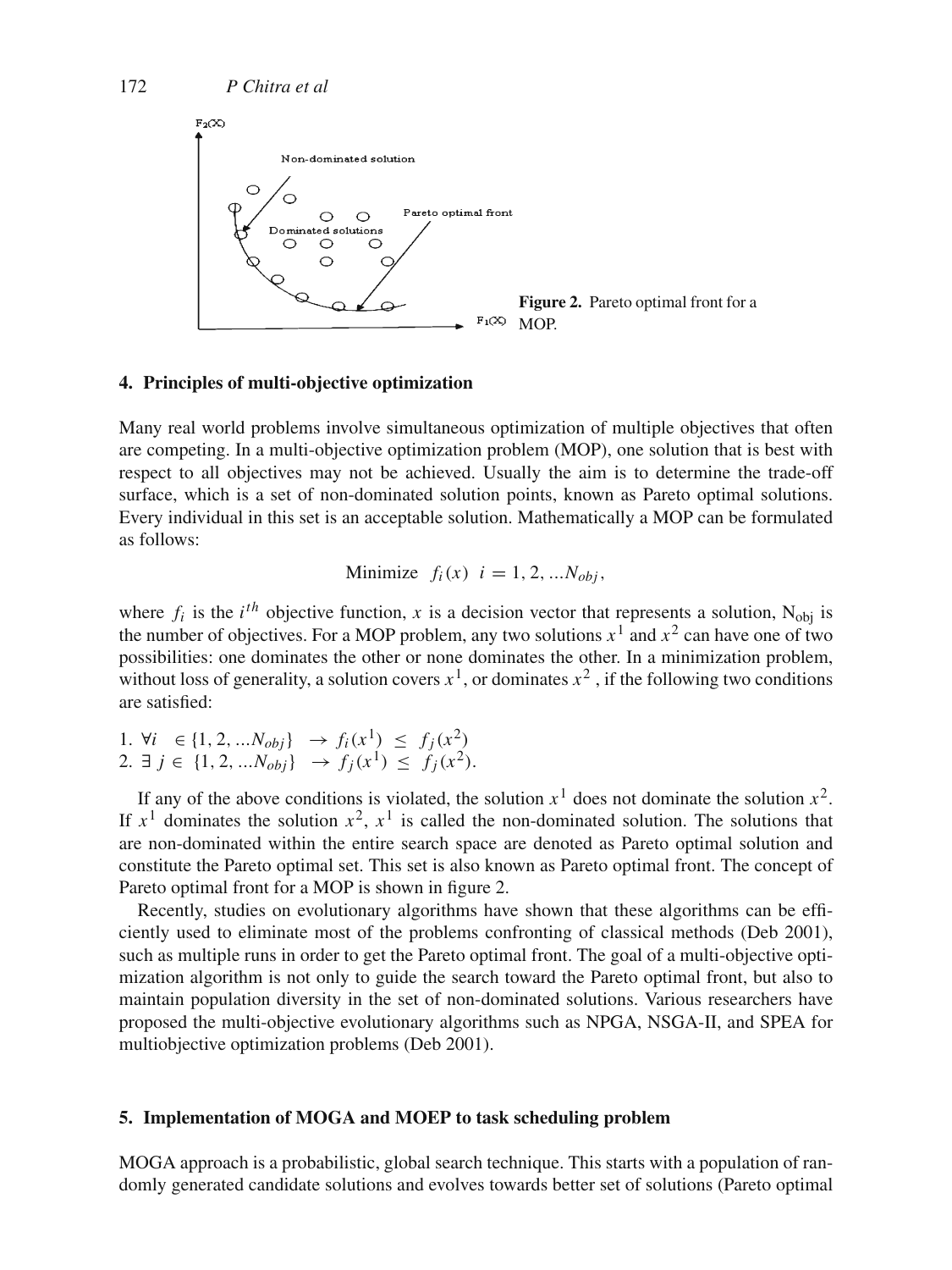front solutions) over number of generation or iteration. Its implementation for task scheduling problems is as given below.

#### 5.1 *Step 1 (initialization)*

The chromosome representation consists of two parts: the matching string and the scheduling string (Wang *et al* 1997). The matching string is obtained by randomly assigning each subtask to a processor. The matching string, ms is a vector of length *V*, the number of subtasks.  $ms (i) = j$  indicates task  $v_i$  is assigned to processor  $p_i$ . The scheduling string is formed by performing a topological sort of the DAG, i.e., a total ordering of the nodes in the DAG that obeys the precedence constraints. The scheduling string, *ss* is a vector of length *V*, where ss  $(k) = i$ indicates  $v_i$  is the  $k_{th}$  subtask in the scheduling string. The scheduling string gives an ordering of the subtasks that is used by the evaluation step. Figure 3 illustrates one of the chromosomes for the DAG in figure 1a for  $V = 6$  and  $P = 3$ .

The initial population comprises of a predefined number of chromosomes. Some random scheduling strings are generated, and for each chosen scheduling string randomly a subtask is selected, and is moved to another position without violating data dependency constraint. Similarly, for some random number of matching strings, the processor assignment for the selected pair is changed randomly to another processor. Each newly generated chromosome is checked against those previously generated for uniqueness. Since every time we consider a topological sort of the DAG, there is a non-zero probability that a chromosome will represent an infeasible schedule (Chitra & Venkatesh 2010). Thus, this representation conforms to any possible (valid) solution, even after the crossover and mutation operations are carried out.

## 5.2 *Step 2 (crossover)*

Different crossover operators are developed for scheduling strings and matching strings. The crossover operator for the scheduling strings randomly chooses some pairs of the scheduling strings. For each pair, it randomly generates a pair of cut-off point, which divides the scheduling string into top and bottom parts. Then, the subtasks in each bottom part are reordered. The new ordering of the subtasks in one bottom part is the relative positions of these subtasks in the other original scheduling string in the pair, thus guaranteeing that the newly generated scheduling strings are valid schedules. For matching string, some pairs are chosen randomly and for each pair cut-off point is generated to divide both matching strings of the parts into two parts. Then the processor assignments of the bottom parts are exchanged. The probability for performing crossovers was determined by experimentation and set to 0.8.

### 5.3 *Step 3 (mutation)*

Different mutation operators are developed for scheduling strings and matching strings. The scheduling string mutation operator chooses some scheduling strings. Then for each chosen scheduling string, it selects a victim subtask. The valid range of the victim subtask is the set of the positions in the scheduling string at which this victim subtask can be placed without violating

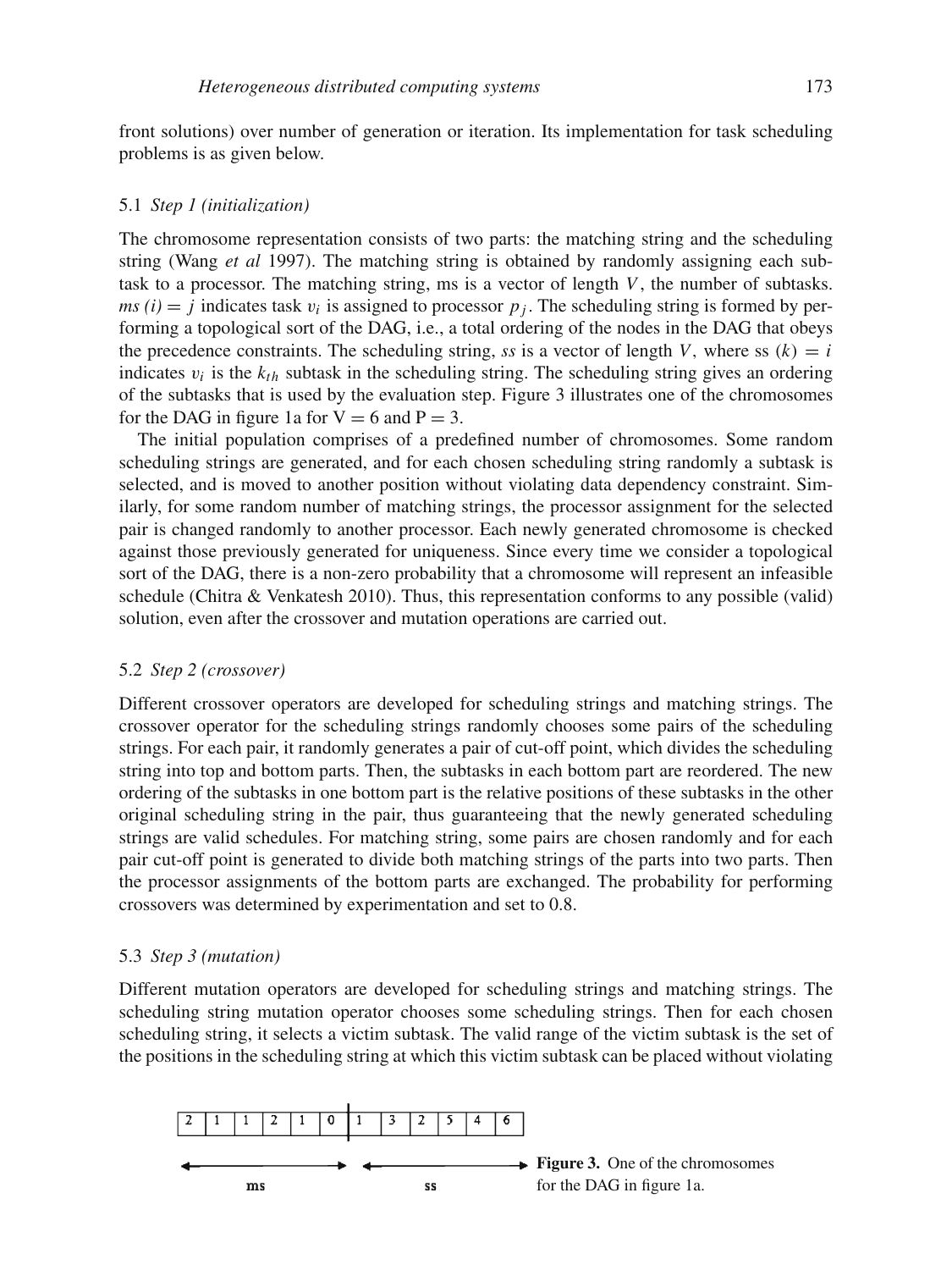any data dependency constraints. Specifically, the valid range is, after all source subtasks of the victim subtask and before any destination subtask of the victim subtask. After a victim subtask is chosen, it is moved to another position in the scheduling string within its valid range. Then the matching string mutation operator is applied on its corresponding matching string. On each chosen matching string, it randomly selects a subtask/processor pair. Then the processor assignment for the selected pair is changed to more reliable machine. The probability for performing mutations was determined by experimentation and set to 0.4.

# 5.4 *Step 4 (evaluation)*

For the task scheduling problem, the combination of parent and offspring solutions are evaluated by two fitness functions  $F_1$  and  $F_2$  separately and stored in  $F_{1i}$  and  $F_{2i}$ , for  $i = 1, 2, \ldots, 2^*I$ .

## 5.5 *Step 5 (non-dominated ranking)*

For the task scheduling problem, the ranking procedures consist of finding the non-dominated solution in the current population 2∗*I* using their fitness *F*1*<sup>i</sup>* and*F*2*<sup>i</sup>* . Assign a rank to each solution by counting the number of solutions that dominates each solution.

# 5.6 *Step 6 (selection)*

Sort the 2<sup>∗</sup> *I* solutions in the ascending order with respect to the rank assigned to each solutions. Now the first *I* solutions are selected as parents without their rank values for the next generation.

*Steps 2 to 6* are repeated until their stopping criterion (Maximum number of iterations) is met, and then the present parent solutions are the optimal Pareto optimal front solutions.

In the case of MOEP technique the steps involved are initialization, mutation, evaluation, non-dominated solution ranking, and selection.

## **6. Simulation results and discussion**

To test the effectiveness of the MOEP and MOGA for the task scheduling, the solutions were obtained for random task graph. Random task graph was generated using the method as proposed by Topcuoglu *et al* (2002). There are few parameters involved in the random task graph generation such as: number of nodes, shape parameter, out degree, average computation cost, computation to cost ratio, average communication cost, heterogeneity factor.

In this paper, the input parameters of the directed acyclic graph generation algorithm were set with the following values:

- Number of nodes (tasks) in the graph, V. The value of V is assigned from the set of  $\{6,50,100,200,500\}.$
- Shape parameter of the graph,  $\alpha$ . The height of a DAG is generated from a uniform distribution with mean equal to  $\sqrt{\frac{V}{\alpha}}$ . The width for each level in a DAG is selected from a uniform distribution with mean equal to  $\alpha \times \sqrt{V}$ .  $\alpha$  is assigned value from the set {0.2,0.4,1.0}.
- Out degree value for all nodes are randomly generated from a uniform distribution with mean equal to out degree.
- Communication to computation ratio, CCR. CCR is the ratio of the average communication cost to the average computation cost.  $CCR = \{0.1, 1, 2, 10\}.$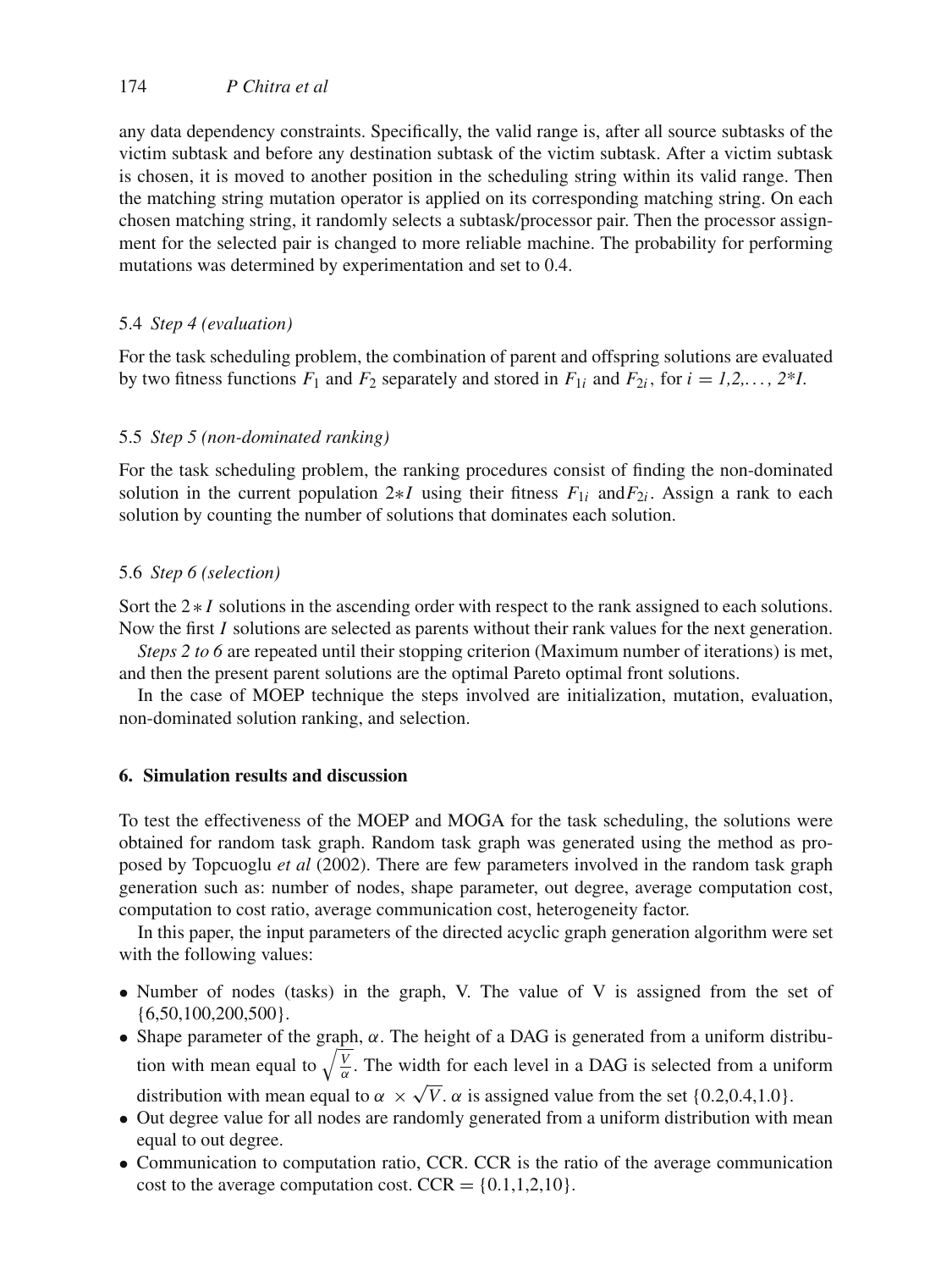- Average computation cost in the graph, ACC. This is the average time required to complete the task on all of the available processors. Computation costs are generated randomly from a uniform distribution with mean equal to ACC. The value of ACC is from set {10,15,100,200}.
- Average communication cost is derived as avg comm  $= CCR \times ACC$ .
- Heterogeneity factor,  $\beta$ . This value indicates the range percentage of computation cost on processors. The computation cost of each task vi on each processor  $p_i$  in the system is randomly set from the range:

$$
\text{ACC} \times \left(1 - \frac{\beta}{2}\right) \leq w_{ij} \leq \text{ACC} \times \left(1 + \frac{\beta}{2}\right).
$$

The figures 1a and b are the output of the random task graph generator with the following parameters:  $V = 6$ ,  $\alpha = 0.4$ , CCR = 2, ACC = 15,  $\beta = 0.2$  and the number of processors P = 3.

We have also generated randomly a set of 4 processors, where  $\lambda$  is chosen uniformly in the range  $[10^{-2}, 10^{-3}]$  and these numbers are not very realistic but provide comprehensive results that are easy to read on the graphs. Dongarra *et al* (2007) have shown that for general task graphs, it is easy to extend most of the heuristics designed for optimizing the makespan by taking into account the reliability. Hence, we have used GA and EP to solve the task graph for optimizing the makespan by considering the reliability.

In addition to randomly generated task graphs, we also considered application graphs of a real world problem: Parallel Gauss elimination algorithm (Kwok & Ahmad 1996). The task graph for this application is shown in figure 4.

Table 1 gives the results of the best makespan and reliability index value obtained for the 18 node Gaussian elimination test graph (Kwok & Ahmad 1996) using simple GA and simple EP. The GA and EP algorithms were implemented in its simple form to consider the



**Figure 4.** 18 Node standard task graph.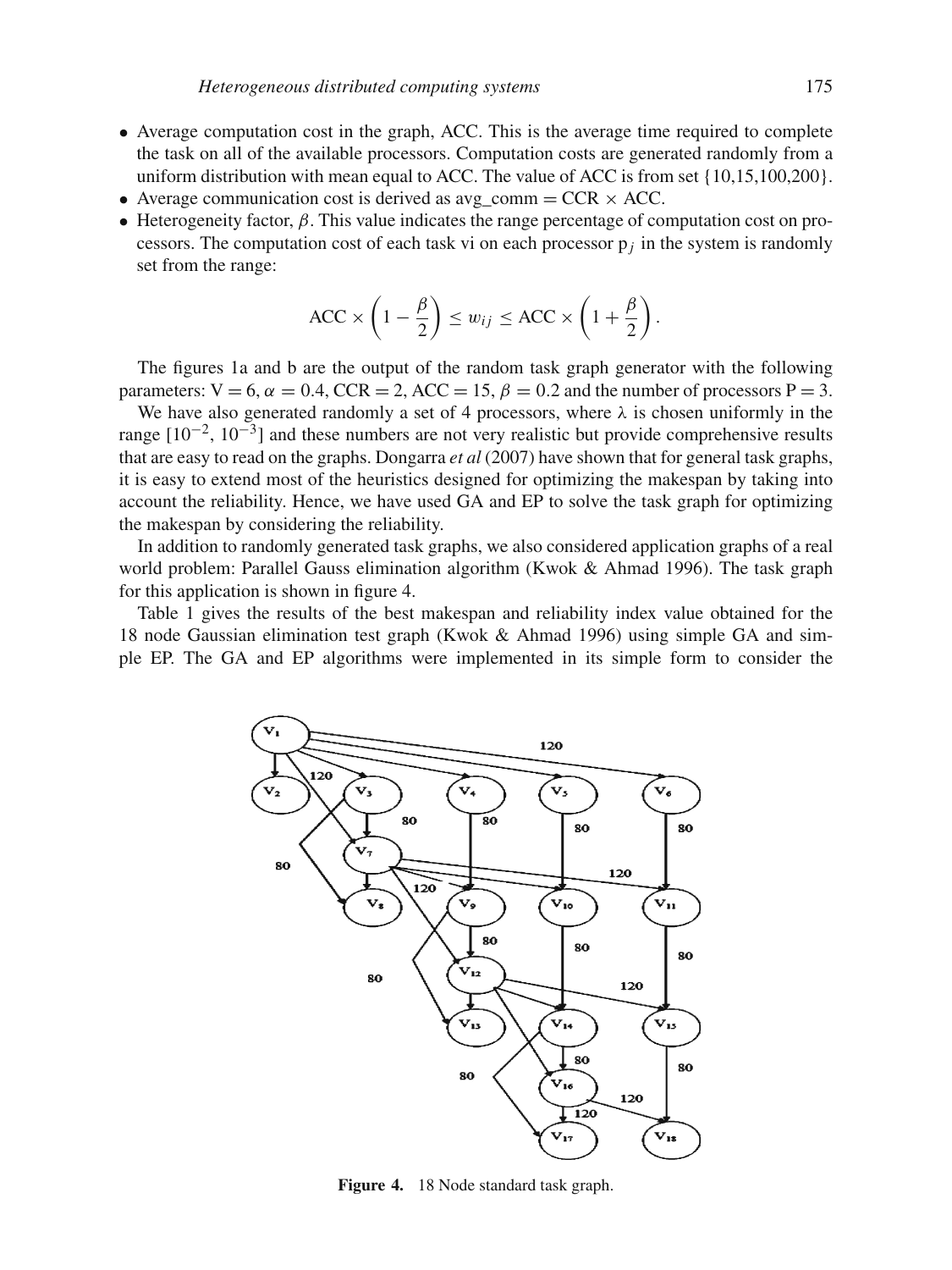|                   |      | Best makespan | Best reliability index |      |  |
|-------------------|------|---------------|------------------------|------|--|
|                   | GA   | ЕP            | GA                     | ЕP   |  |
| Makespan          | 467  | 472           | 600                    | 604  |  |
| Reliability index | 6.01 | 6.81          | 4.16                   | 4.54 |  |

**Table 1.** Best values of makespan and reliability index for 18 nodes test graph.

individual objectives separately. This result was useful for assessing the minimal value of the fitness corresponding to the individual objectives in the obtained pareto optimal front. Table 2 gives the output for the weighted-sum (WS) approach (Dogan & Ozguner 2005) for the 18 node test graph. Various linearly distributed weights  $(\omega)$  from 0 to 1 in the interval of 0.1 are used in the weighted-sum approach. The trade-off optimal solutions are obtained by executing the weightedsum method program in 11 separate runs and shown in figure 5. This weighted-sum method (Dogan & Ozguner 2005) gives the trade-off solutions for the two objectives. Though, this method is simple and flexible, the selection of the weight values is critical in deciding the tradeoff between the two objectives. The difficulty in selecting the appropriate weights is overcome by the MOEAs since the objectives are considered as such for finding the non-dominated points. Further, to determine the effectiveness of MOGA method, the test results of the MOGA method is compared with MOEP for the task scheduling problem and with weighted-sum method.

MOGA and MOEP methods are applied to the same problem to obtain the pareto optimal solutions. The obtained global Pareto optimal front using MOGA and MOEP method in a single run is compared with weighted-sum method and it is as shown in figure 6. It is exactly matching with the 11 optimal solution points those obtained using weighted-sum method. Furthermore, the other intermediate solutions are also available which is quite useful. To verify the effectiveness and the convergence capability of the proposed MOGA method, the solutions status at intermediate iteration level such as at the end of 20*th* iteration is shown in figure 7. This gives a better understanding of the proposed MOGA method. Table 3 shows the comparison of the makespan values and the minimum value for reliability index obtained for different random task graphs using GA and EP. Table 4 shows the parameter settings for GA, EP, Weighted-sum, MOGA and MOEP methods for solving the 18 node test graph. The number of generations was fixed to the figures given in the table if the quality of the elite chromosomes did not improve over 20 generations. The number of tasks is 18 and the number of processors is set to 4 and the heterogeneity factor was set to 0.2. The computation time for executing the Evolutionary algorithms are also reported in the table 4. The simulation results show that the failure probability of the random task graph increases in proportion to the size of the application. This is due to the fact that when the size of an application increases, processors have to be failure-free for longer periods of time. Since the failure probability of a processor increases exponentially within the time period for which the processor must remain failure-free, the failure probability of the application increases. Hence, bigger applications will be more susceptible to failures, unless tasks of the application

**Table 2.** Weighted-sum results for 18 node test graph.

| Weight $\omega$                                                        |  | $0.9 \quad 0.8$ |  |  | $0.7$ $0.6$ $0.5$ $0.4$ $0.3$ $0.2$ | 0.1                                         | $\bigcirc$ |
|------------------------------------------------------------------------|--|-----------------|--|--|-------------------------------------|---------------------------------------------|------------|
| Makespan                                                               |  |                 |  |  |                                     | 467 470 472 475 485 495 523 524 557 560 600 |            |
| Reliability index 6.01 5.32 5.25 5.11 4.9 4.73 4.46 4.3 4.24 4.21 4.16 |  |                 |  |  |                                     |                                             |            |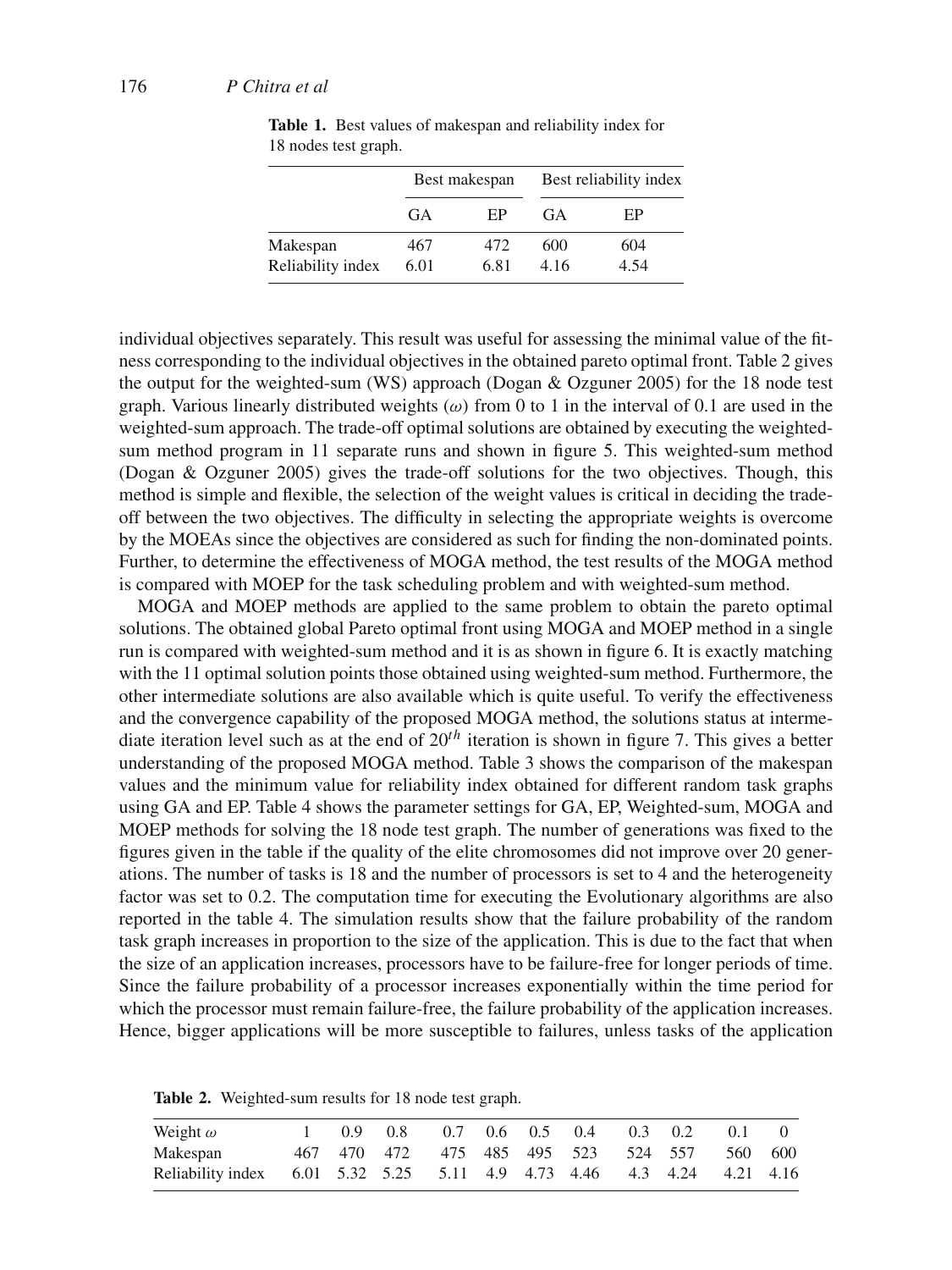

**Figure 5.** Pareto optimal front of linear combination in 11 separate runs for 18 node test graph.

are assigned to processors in such a way that the reliability of the processor committed for the execution of the application is accounted for.

There are many performance metrics proposed in the literature for evaluating the multiobjective optimization algorithms. One of the performance metrics namely, *spacing* is used to measure the diversity among non-dominated solutions obtained by MOGA, MOEP and Weighted-sum methods.

*Spacing* is calculated as a relative distance measure between consecutive solutions in the obtained non-dominated set using the following equation 12 as



**Figure 6.** Pareto optimal solution of MOEAs and weighted-sum method for 18 node test graph.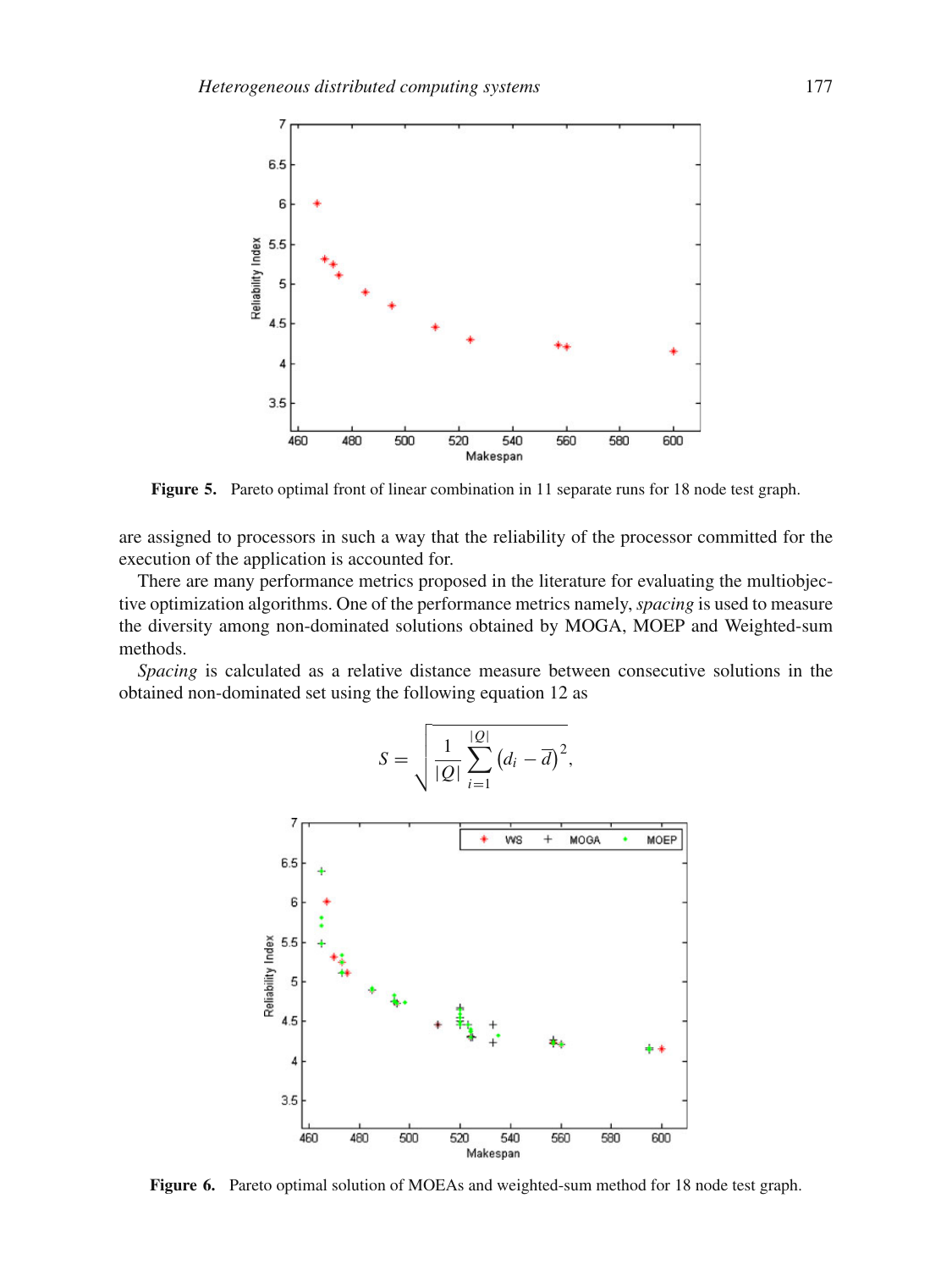

Figure 7. Solution status in MOGA for  $20^{th}$  genertation for 18 node test graph.

| No.of nodes | Two objectives    |           | Best makespan | Best reliability index |        |  |
|-------------|-------------------|-----------|---------------|------------------------|--------|--|
|             |                   | <b>GA</b> | EP            | <b>GA</b>              | EP     |  |
| 50          | Makespan          | 1471      | 1496          | 2373                   | 2105   |  |
|             | Reliability index | 27.43     | 27.89         | 21.67                  | 23.46  |  |
| 100         | Makespan          | 4114      | 4164          | 5330                   | 4801   |  |
|             | Reliability index | 79.84     | 80.55         | 71.78                  | 75.51  |  |
| 200         | Makespan          | 10615     | 10664         | 11217                  | 11201  |  |
|             | Reliability index | 208.68    | 209.22        | 201.67                 | 203.97 |  |
| 500         | Makespan          | 30471     | 30562         | 31544                  | 30721  |  |
|             | Reliability index | 602.71    | 606.39        | 590.09                 | 595.52 |  |

**Table 3.** Best values of makespan and reliability index for random task graphs.

**Table 4.** Parameter used in GA, EP, Weighted-sum, MOGA, and MOEP methods along with computation time for 18 node test graph.

| Method                  | GА   | EP                       | Weighted-sum | <b>MOGA</b> | <b>MOEP</b> |  |
|-------------------------|------|--------------------------|--------------|-------------|-------------|--|
| Population size         | 500  | 500                      | 500          | 500         | 500         |  |
| No.of iteration         | 100  | 100                      | 100          | 1000        | 1000        |  |
| Crossover probability   | 0.8  | $\overline{\phantom{0}}$ | 0.8          | 0.8         | -           |  |
| Mutation probability    | 0.4  | 0.4                      | 0.4          | 0.4         | 0.4         |  |
| Computation time (secs) | 28.8 | 26.5                     | 321.2        | 286.16      | 263.56      |  |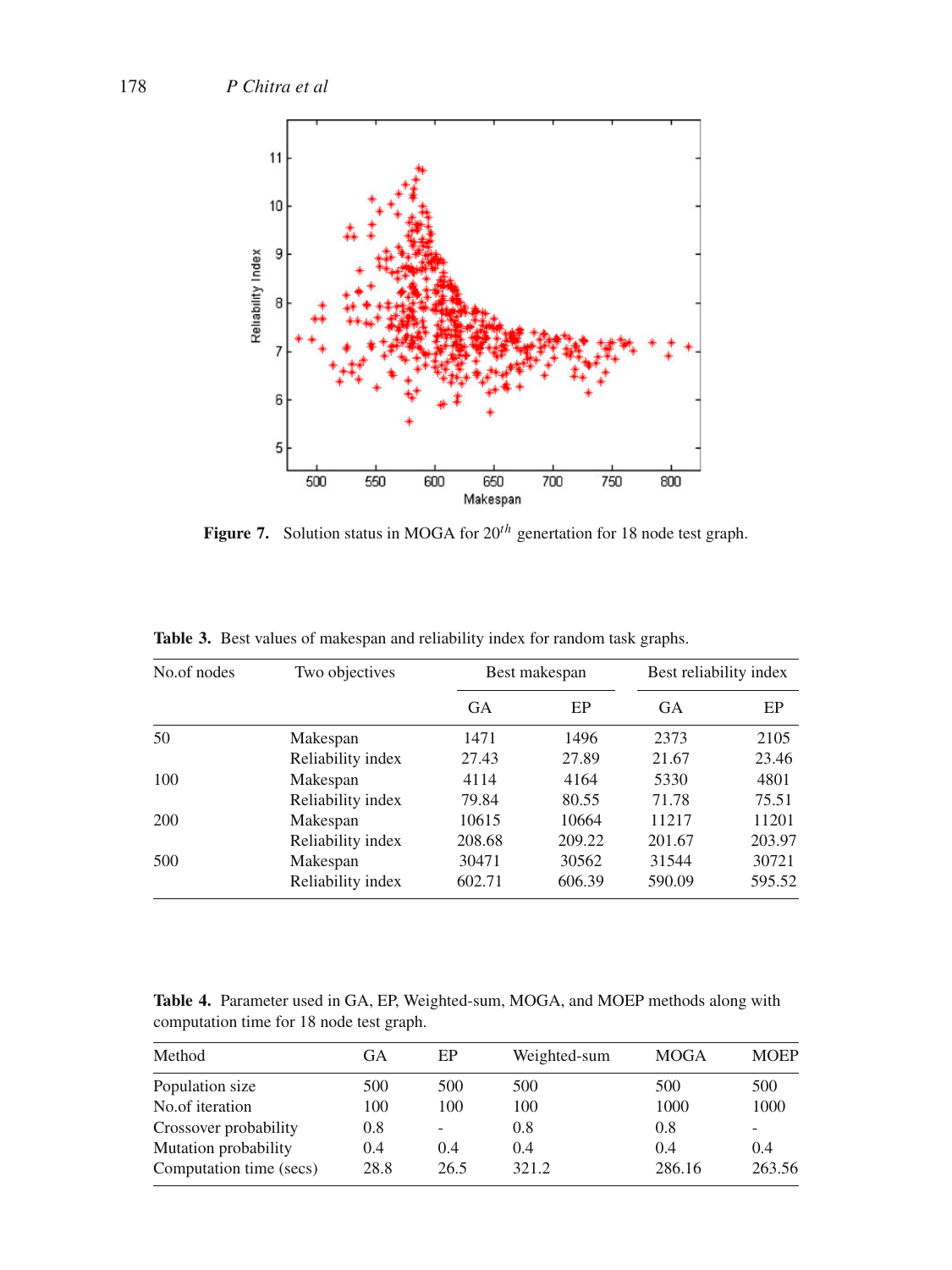| No.of nodes |             | Spacing     | <b>SCM</b>  |      |  |  |
|-------------|-------------|-------------|-------------|------|--|--|
|             | <b>MOEP</b> | <b>MOGA</b> | <b>MOEP</b> | MOGA |  |  |
| 50          | 10.27       | 9.12        | 0.42        | 0.65 |  |  |
| 100         | 8.75        | 7.38        | 0.51        | 0.72 |  |  |
| 200         | 6.15        | 4.23        | 0.59        | 0.78 |  |  |
| 500         | 7.15        | 5.43        | 0.61        | 0.84 |  |  |

**Table 5.** Metrics for evaluating the diversity and convergence of MOEAs.

where  $d_i = \min_{k \in Q \wedge k \neq i} \sum_{m=1}$  $|f_m^i - f_m^k|$  and  $\overline{d}$  is the mean value of the above distance measure |

 $d =$  $\sum$  $\sum_{n=1}^{Q} d_i / |Q|$  and *Q* is the number of solutions in the pareto optimal set. The value  $f_m^i$  denotes the  $m^{th}$  objective function value of the *i*<sup>th</sup> member in the pareto curve. The distance measure is

the minimum value of the sum of the absolute difference in objective function values between the *ith* solution and any other solution in the obtained non-dominated set. This metric measures the standard deviations of different *di* values. When the solutions are near uniformly spaced, the corresponding distance measure will be small (Deb 2001). The spacing metric is evaluated for the 18 node task graph to study the diversity among the points in the pareto optimal front, with the non-dominated solutions of weighted-sum method, as the known pareto optimal points. The spacing value for the MOGA and MOEP are 12.83 and 15.81 respectively. Since, the algorithm finding a set of non-dominated solutions having a smaller spacing is better (Deb 2001), the results shows that MOGA is best suited for the task scheduling problem.

The Set Coverage Metric (SCM) is used for measuring the convergence of the obtained nondominated points. Given two set of solution vectors A and B, the SCM calculates the proportion of solutions in B, which are weakly dominated by solutions of A. The SCM value for MOGA and MOEP algorithms for the task graph under study are 0.97 and 0.82 respectively. These values confirm that MOGA is better for the problem under study. The spacing and SCM values for the random task graphs are given in table 5.

### **7. Conclusion**

This paper considers the two objectives of makespan and reliability index in the task scheduling problem on heterogeneous systems. The best values for makespan and reliability index obtained using GA and EP for 18 nodes test graph is reported, and compared with the weightedsum method in the literature. The difficulty in selecting appropriate weights for the objectives to solve the multiobjective problem is overcome by the proposed MOEAs. The pareto optimal front of MOGA and MOEP for the same test system is obtained. The parameters used in GA, EP, weighted-sum, MOGA, MOEP methods along with computation time are given in this paper. Results showed that MOEA algorithms are well-suited for obtaining good pareto optimal solutions in a single run for task scheduling problem by considering the above two objectives. Further MOGA solution is obtained with reduced computation time compared with weighted-sum method in the literature, and it is validated with performance metrics.